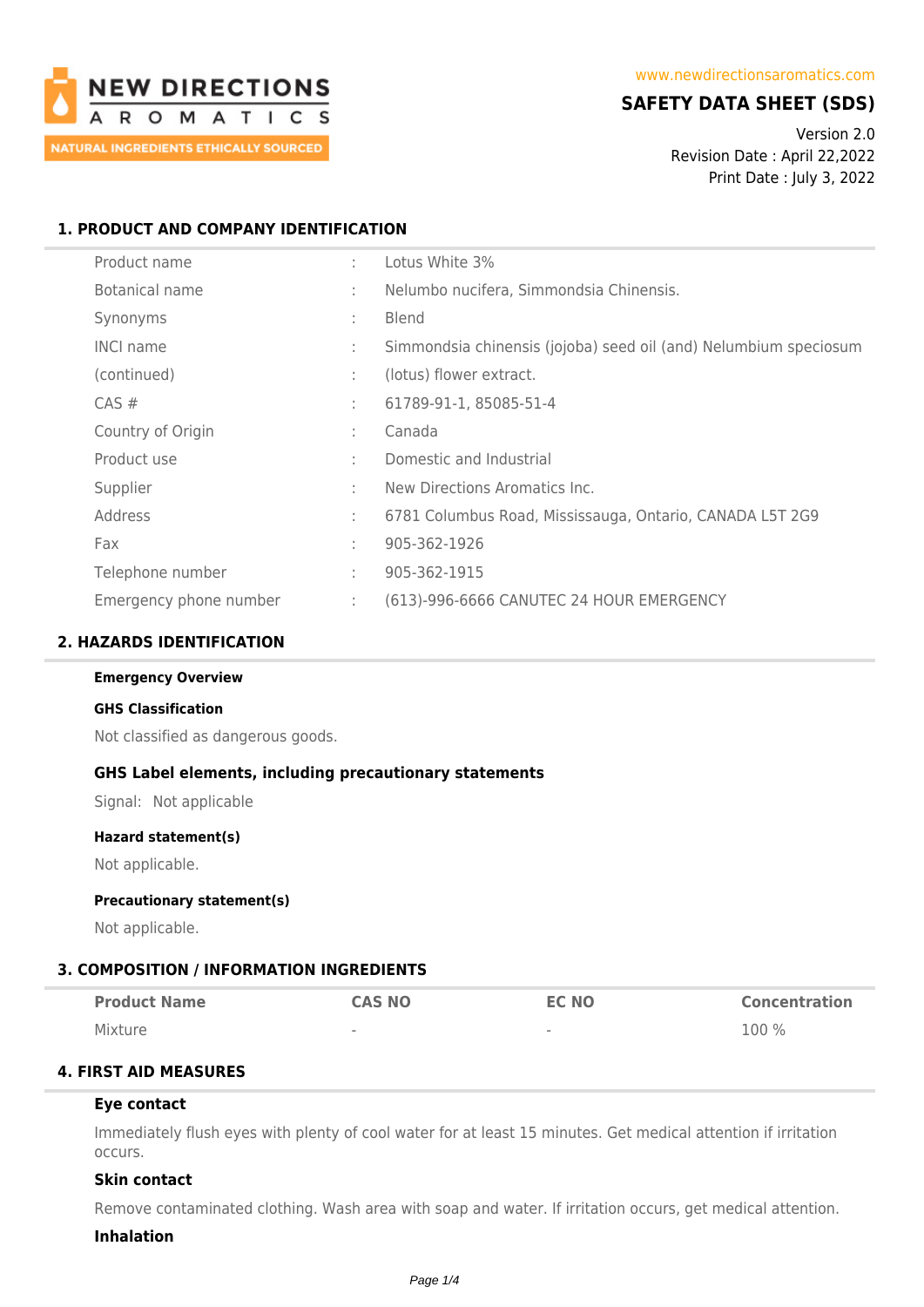If inhaled, removed to fresh air. Get medical attention if symptoms appear.

## **Ingestion**

Seek medical attention or contact local poison control center.

## **5. FIRE FIGHTING MEASURES**

## **Suitable extinguishing media**

Foam. Dry Powder. Carbon dioxide.

## **Special protective equipment and precautions for fire-fighters**

Wear proper protective equipment. Exercise caution when fighting any chemical fire. Use water spray or fog for cooling exposed containers.

## **Special hazards arising from the substance or its combustible products**

Hazardous decomposition products may be formed at extreme heat or if burned.

#### **Resulting gases**

Carbon oxides.

## **6. ACCIDENTAL RELEASE MEASURES**

## **Personal precautions, protective equipment and emergency procedures.**

Equip clean crew with proper protection. Respiratory protection equipment may be necessary.

#### **Environmental precautions**

Prevent entry to sewers and public waters. Notify authorities if product enters sewers or public waters.

## **Methods and materials for containment and cleaning up**

Clean up any spills as soon as possible, using an absorbent material to collect it. Use suitable disposal containers.

## **7. HANDLING AND STORAGE**

## **Precautions for safe handling**

No direct lighting. No smoking. Ensure prompt removal from eyes, skin and clothing. Wash hands and other exposed areas with mild soap and water before eating, drinking or smoking and when leaving work. Handle in accordance with good industrial hygiene and safety procedures.

## **Conditions for safe storage, including any incompatibilities**

Provide local exhaust or general room ventilation to minimize dust and/or vapour concentrations. Keep container closed when not in use.

# **8. EXPOSURE CONTROLS AND PERSONAL PROTECTION**

## **Eyes**

Use tightly sealed goggles.

## **Skin**

If skin contact or contamination of clothing is likely, protective clothing should be worn. Use protective gloves.

## **Respiratory**

In case of insufficient ventilation, wear suitable respiratory equipment.

# **9. PHYSICAL AND CHEMICAL PROPERTIES**

| Appearance  | Golden yellow to brownish orange liquid.      |
|-------------|-----------------------------------------------|
| Odor        | Slight floral odor with herbaceous undertones |
| Flash point | $>100^{\circ}$ C                              |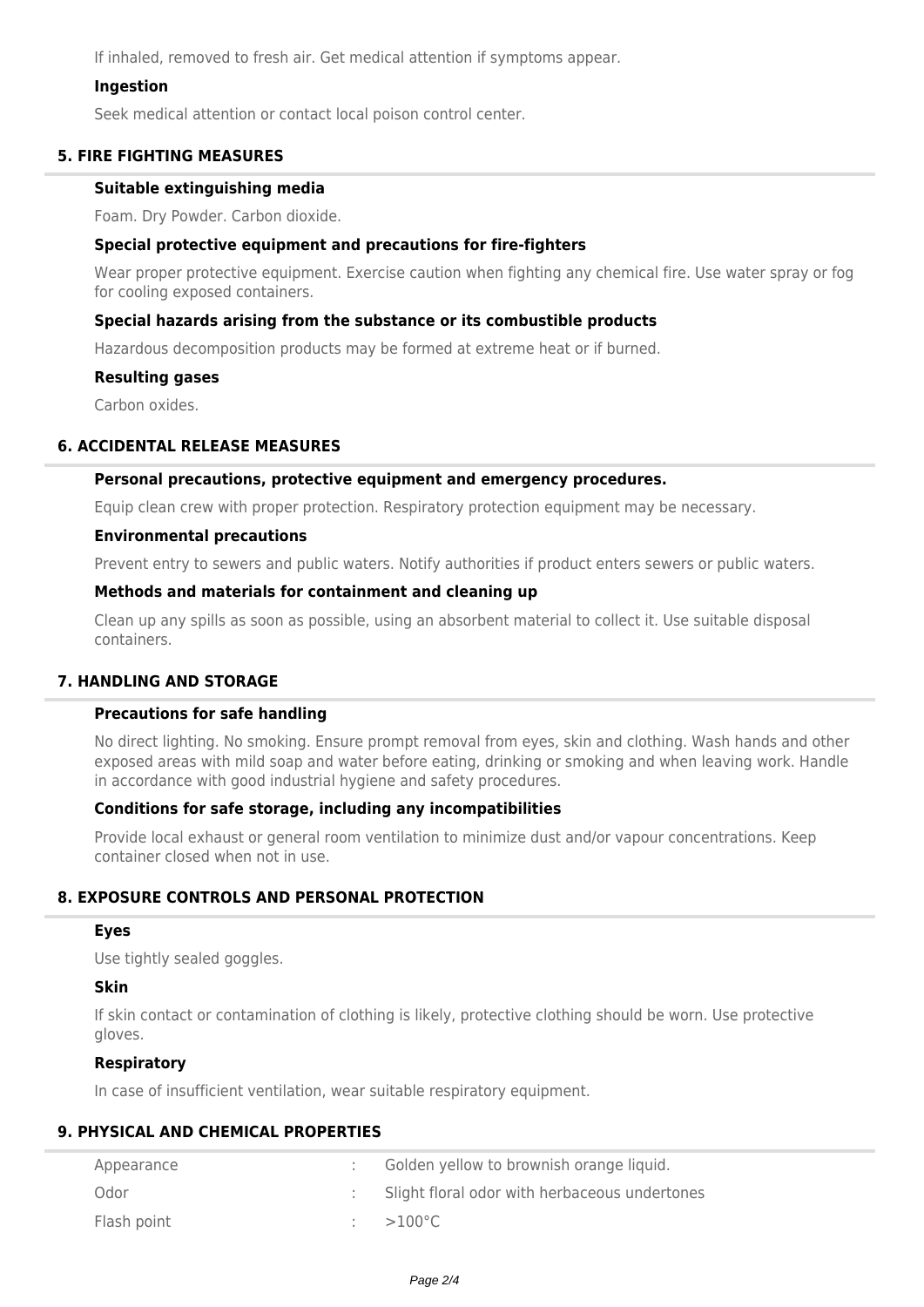| Relative density | $\therefore$ 0.905 - 0.925 @ 20°C                |
|------------------|--------------------------------------------------|
| Solubility (ies) | Soluble in alcohol and oils. Insoluble in water. |

## **10. STABILITY AND REACTIVITY**

## **Reactivity**

This material presents no significant reactivity hazard.

## **Chemical stability**

Chemically stable.

## **Possibility of hazardous reactions**

Hazardous polymerization will not occur.

## **Conditions to avoid**

Avoid sparks, flame and other heat sources.

## **Incompatible materials**

Strong oxidizing agents.

## **Hazardous decomposition products**

Carbon Oxides.

## **11. TOXICOLOGICAL INFORMATION**

#### **Acute toxicity**

Not available.

#### **Inhalation**

Inhalation of high concentrations of vapor may result in irritation of eyes, nose and throat, headache, nausea, and dizziness.

## **Skin contact**

Adverse skin effects should be prevented by normal care and personal hygiene.

## **Eye contact**

Possible irritation should be prevented by wearing safety glasses.

## **12. ECOLOGICAL INFORMATION**

## **Ecotoxicity**

Avoid any pollution of ground, surface or underground water.

## **Persistence and degradability**

Not available.

## **Bio - accumulative potential**

Not available.

## **Mobility in soil**

Not available.

## **Other adverse effects**

Not available.

# **13. DISPOSAL CONSIDERATION**

Dispose of product in accordance with local, state or provincial and federal regulations. Check with local municipal authority to ensure compliance.

## **14. TRANSPORT INFORMATION**